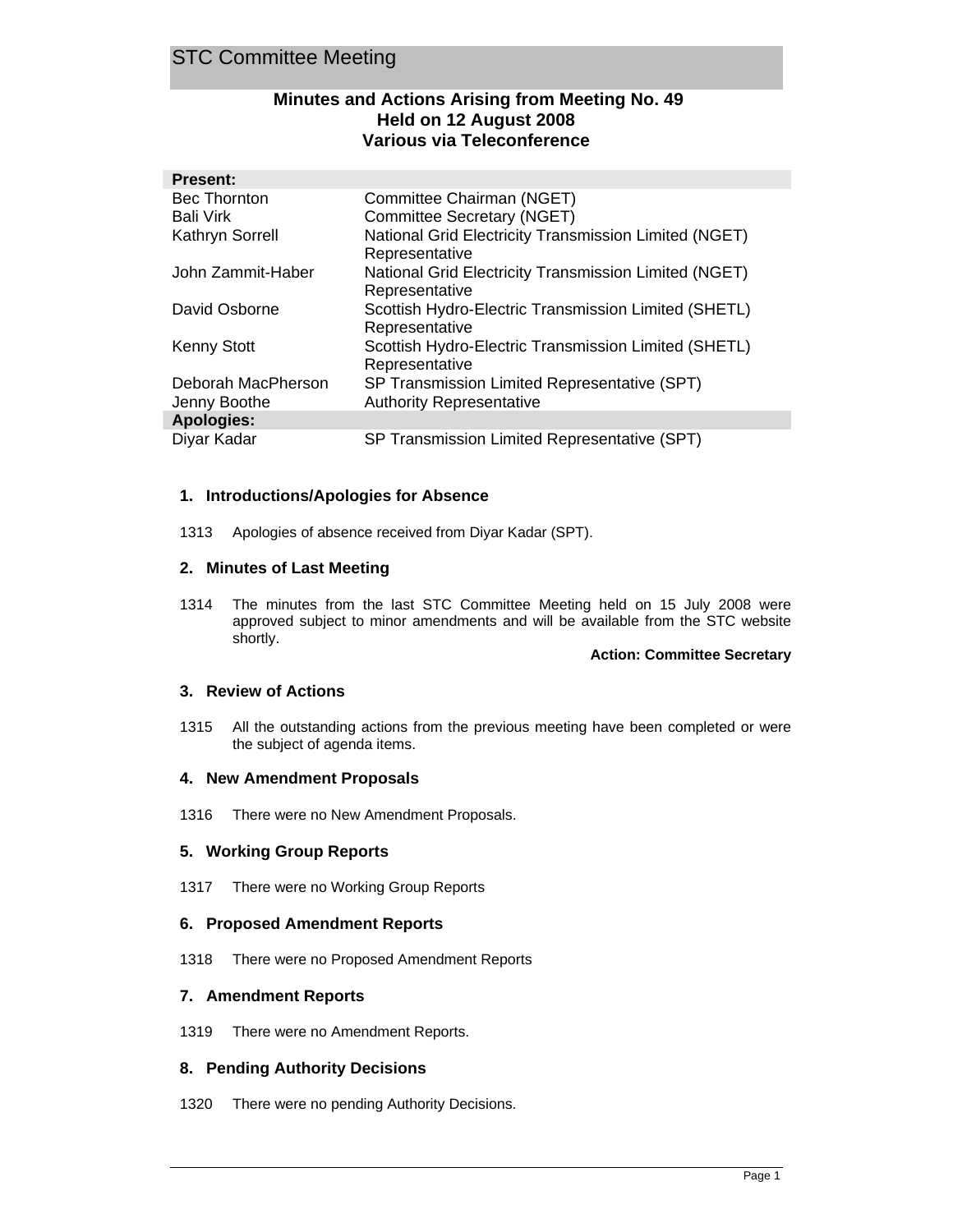## STC Committee Meeting

### **9. Authority Decisions**

1321 The STC Committee noted that the Authority had approved CA029 (Investigation of a Relevant Interruption of a User and Interruption Payment) on the 28 July 2008 with an implementation date of 4 August 2008.

#### **10. STC Procedures**

1322 PA048 (Alignment of STC and STCP16-1 Obligations regarding User Works) it was agreed that Lilian Macleod/John Zammit-Haber and Deborah MacPherson (SPT) would discuss outstanding issues and agree a way forward via teleconference and report back at the STC Committee meeting in September.

#### **Action: NGET/SPT**

1323 STCP03-1 – The STC Committee noted that draft text amendments had been circulated to Committee members for review. NGET will circulate to the STC Committee, a Draft Amendment proposal including the draft changes to STCP03-1 (text and flow diagrams) w/c 26 August 2008 with a view to submitting the final Amendment Proposal for approval at the September STC Committee meeting.

#### **Action: NGET**

1324 A new charging STCP is required as a result of CA029 which SPT are currently drafting. The draft will be discussed at the September ChUG meeting with a view to SPT presenting it at the STC Committee in September.

**Action: SPT**

## **11. Grid Code Data Exchange Working Group**

- 1325 The STC Committee noted that the STC proposed draft amendments to Schedule 3 which would result from the Grid Code amendment had been discussed at the JPC meeting held on 10 July 2008. JPC/SHETL and SP are in agreement with the wording. The text to the changes was circulated prior to this STC Committee meeting for review by the STC Committee.
- 1326 NGET to circulate the draft Proposed Amendment to the STC Committee w/c 26 August 2008 with a view to submitting the final Amendment Proposal including the proposed amended legal text, for approval at the September STC Committee meeting.

#### **Action: NGET**

#### **12. Transmission Access**

- 1327 The Chairman informed the STC Committee that the Authority have approved a two month extension for the CUSC Transmission Access Working Groups (CAP161 – 164). The Working Groups are due to report back at the CUSC Panel meeting in September 2008.
- 1328 The STC Committee agreed to meet on 16 September 2008 to discuss the CUSC Transmission Access Working Group proposals with consideration of the impact on the STC. The meeting will take place directly after the STC Committee meeting at National Grid's Warwick Office on the 16 September 2008.
- 1329 STC Committee members to confirm their attendance for the STC Committee meeting followed by the Transmission Access Meeting, to the Committee Secretary also informing her of arrival and departure times.

#### **Action: NGET, SPT and SHETL**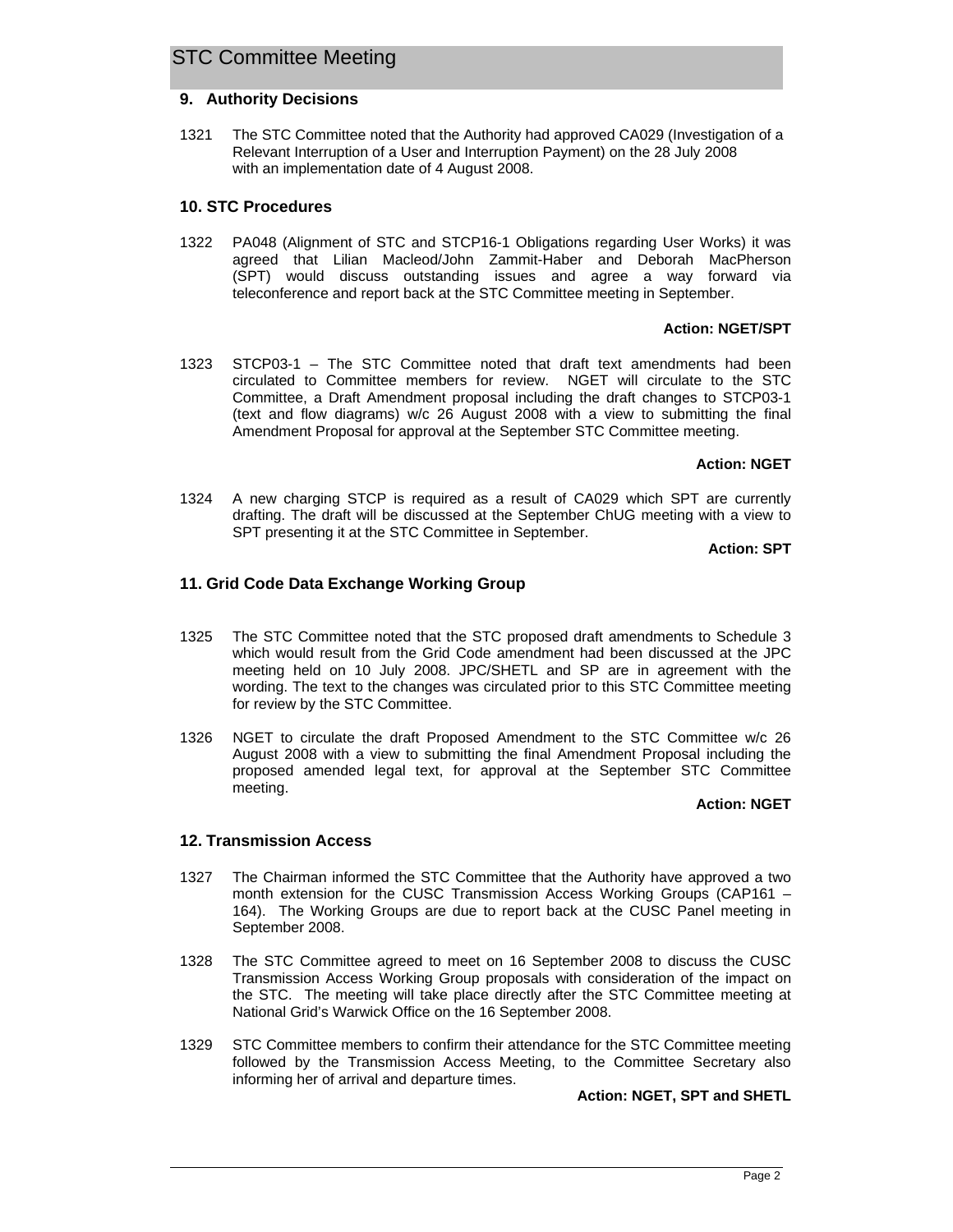## **13. Offshore Transmission**

1330 The STC Committee was informed that a Final/Latest Position Document would be released by the Authority in September.

**Action: Authority** 

1331 The Chairman confirmed that NGET are looking at the STCPs for the Authority and also suggested that the STC Committee may be required to be involved in the proposing changes to the current STCPs using the current governance process.

### **14. Environmental Objectives**

- 1332 The Chairman informed the STC Committee that an Environmental Standing Group Meeting is due to take place on Friday 12 August and notes from this and previous meeting will be made available from the following link: http://www.nationalgrid.com/uk/Electricity/Codes/systemcode/workingstandinggroups/
- 1333 The Standing Group Terms of Reference include the development of practical examples based on past and present code modifications with the aim of developing common guidance and principals that can be used across all codes. One modification being used as an example is CAP164 and Eon have presented a 4 stage approach using this as an example. A copy of Eon's slides can be found on the website above.
- 1334 The Standing Group is due to report back to Ofgem by the end of August 08.

#### **15. Code Governance**

- 1335 The Chairman informed the STC Committee that Mark Feather from the Authority is looking to set up a group as part of the work on code governance and that group will be looking at reducing fragmentation and complexity. The group is to work towards identifying and establishing best practice in the codes governance processes.
- 1336 The Authority have requested a representative from the BSC, CUSC and UNC and are seeking a single representation from the other codes (DCUSA, SPAA, MRA, STC, UNC for IGTs, Grid Code and Distribution Code). The STC Committee agreed that it is not appropriate for National Grid to represent all the Codes as detailed above. SHETL and SPT agreed to inform the Chairman by the close of play on 13 August 2008 with their suggestions on how to best to manage the situation.

#### **Action: SPT/SHETL**

1337 The Authority suggested that once Mark had received feedback, that it maybe inappropriate to just have one representative for the list of codes above.

#### **16. Impact of other Code Modifications**

1338 The STC Committee noted the update in the latest developments/topics of discussion from the other Industry Codes.

#### **17. Reports from Sub-Committees**

1339 The STC Committee noted the Joint Planning Committee (JPC) minutes from the meeting held on  $10<sup>th</sup>$  July 2008.

## **18. Any Other Business**

1340 There was no other business discussed.